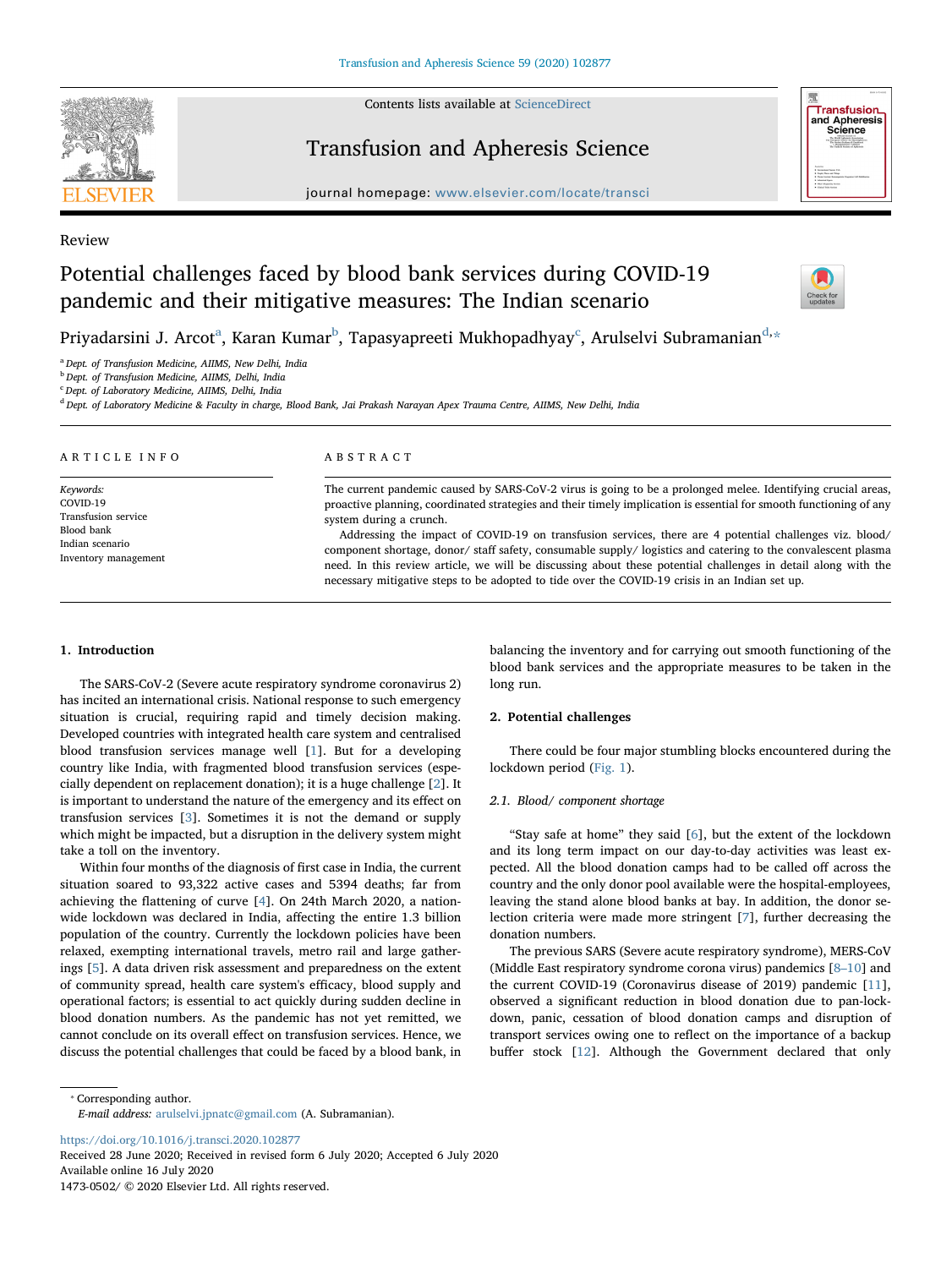<span id="page-1-0"></span>

Fig. 1. Blood bank challenges during the pandemic.

emergency and COVID-19 patients are to be treated [[13\]](#page-3-10) which lead to postponement of all elective transfusion requirements; the Indian demand for transfusion (majorly for medical reasons such as thalassemia, haemato-oncology, blood dyscrasias and nutritional anaemia [\[14](#page-3-11)[,15](#page-3-12)]) cannot be deferred for a long time and the obstetric-neonatal blood requirement too cannot be neglected [[14\]](#page-3-11).

#### 2.2. Donor and staff safety

In an effort to maintain the inventory, the safety of donors and staffs cannot be jeopardised. Voluntary donors residing at a walk-away distance from the blood bank too might be apprehensive to turn up for donation. The blood collection sites and stations need to undergo thorough disinfection and disposal of medical waste needs be handled more meticulously. Psychological impact of COVID-19 as a disease and the effects due to the nationwide lockdown on donors, acute or longterm, would also require attention.

Due to mobility constraints, daily commute of employees is affected. Also, employee absenteeism can be expected due to illness of self/ family or panic especially among those handling infected patient's sample. As health-care workers who are the front-line warriors are at not only at a higher-risk of contracting the disease but may also experience adverse psychological issues like burnout, anxiety, depression and PTSD (Posttraumatic stress disorder) amongst many. These issues need to be handled with patience and care [[16,](#page-3-13)[17](#page-3-14)]. Initiatives like virtual extracurricular courses on self-care and offering online psychiatric support will help in the emotional well-being of healthcare workers [[18,](#page-3-15)[19\]](#page-3-16).

#### 2.3. Consumables logistics and supply

The major predicament during this pandemic is not just the illness, but also the disruption in production and service delivery. Most of the reagents used in blood banking are manufactured abroad and due to lack of local producers the service during lockdown period was hampered.

### 2.4. Convalescent plasma

An additional challenge to blood banks is to provide convalescent plasma as part of registered clinical trials [\[20](#page-3-17)]. Although the blood demand might decrease due to cancellation of elective surgeries and routine transfusion services, the need for donors to donate convalescent plasma will steadily rise. Not all blood banks are equipped to collect plasma by apheresis technology. And even for blood banks which do perform plateletpheresis, such mass plasmapheresis donations can be quite cumbersome.

#### 3. Mitigative measures

Mitigative measures employed to tide over these challenges have to be in accordance with time-to-time Government's declaration.

# 3.1. Inventory maintenance

An adequate buffer stock helps tide over sudden emergencies especially during the initial days of lockdown, lending time to recuperate with further strategies. This also ensures an adequate stock of plasma and blood diverting the donor pool towards plateletpheresis as platelets have the least shelf life. Blood banks must predict the requirement according to the hospital they cater to and only a demandbased collection has to be done. Previous experiences in acute blood shortages were manged well by adopting an inter-regional blood transferring policy [[21,](#page-3-18)[22](#page-3-19)], suggesting that non-functional or stockexcess blood banks must transfer their inventory to blood banks which are in short of stock. An advisory by the National Blood Transfusion Council was issued on 25 March 2020 allowing blood banks to organise blood donation camps abiding social distancing norms and other hygiene techniques [\[7\]](#page-3-6). Donors preferably from safe zones were to be recruited only on a group-to-group requirement basis with a preliminary screening done telephonically which could prevent unnecessary exposure. Transfusion of thalassemic and hemat-oncologic patients should be planned according to availability. Transfer from/to other blood banks, alternate group transfusion and FIFO (first-in-firstout) policy must be adhered strictly ensuring zero discard rate during this crucial time. The Aarogya Setu App is a Government of India initiative to track the contacts, prevent community spread and define safe zones. This app can be used to conduct regularly spaced small blood donation camps in safe zone with precautionary measures. Appeal through social/mass media and electronic communication can play a huge role in donor recruitment [23–[25\]](#page-3-20). It is best to discourage elderly donors and donors with co-morbid illness to step outside their home.

Requirement for a rare phenotype blood can arise at any point of time which can be a challenge for transfusion services. Hence maintenance of a rare-group donor registry can save a lot of time in providing blood in times of emergencies [\[26](#page-3-21)[,27](#page-3-22)] especially during such lockdown scenarios. Transportation should be provided to such special donors.

Other proactive measures to ensure adequate supply of blood includes tie-up with Non-Governmental Organizations (NGOs), military/ para-military services, religious and charity foundations as they have the power to mobilize large number of donors in a short period of time.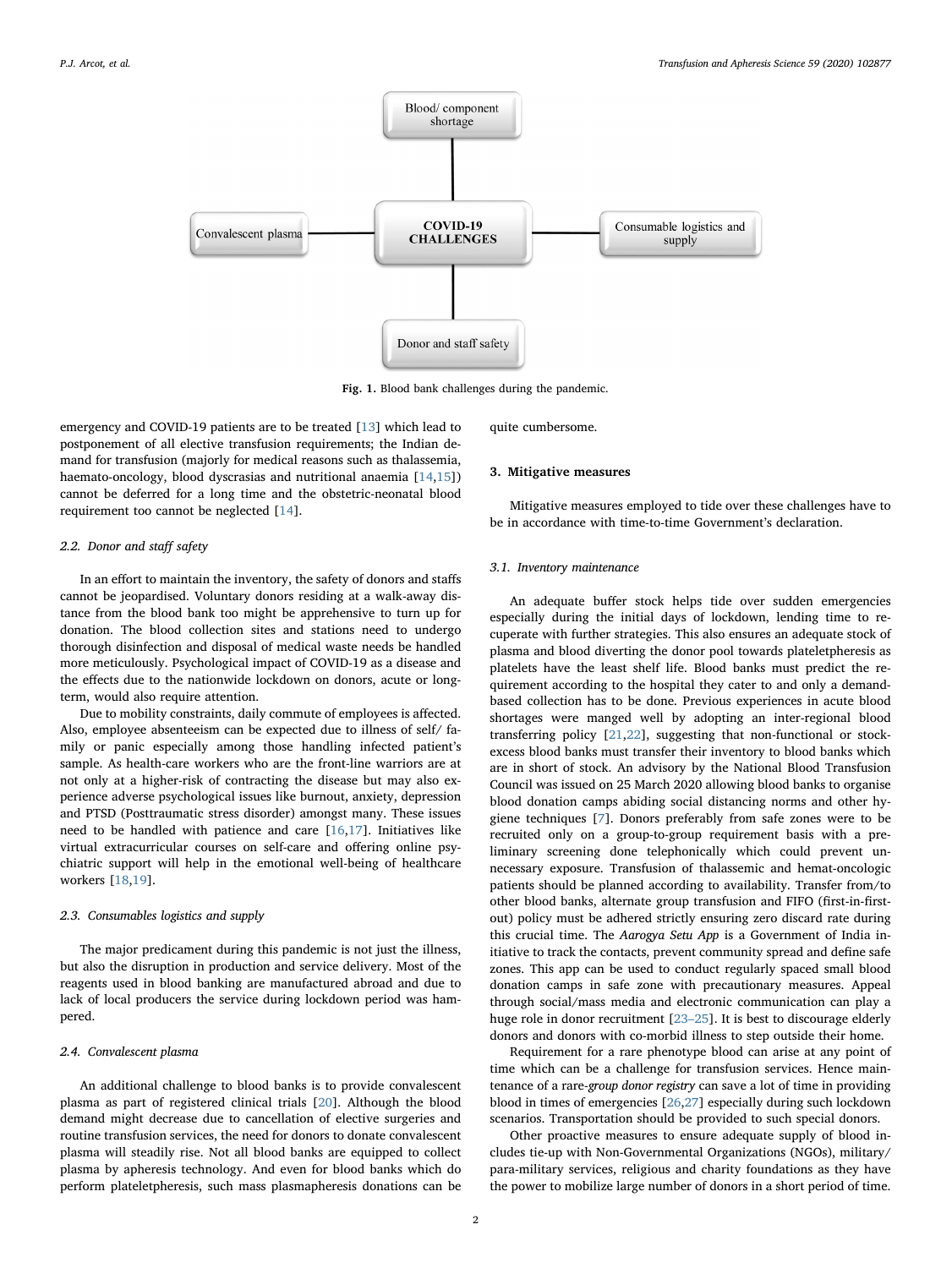#### <span id="page-2-0"></span>Table 1

Potential challenges faced by blood transfusion services and their mitigative measures.

| Potential challenges        | Mitigative measure                                                                                                                                  |
|-----------------------------|-----------------------------------------------------------------------------------------------------------------------------------------------------|
| Blood/component<br>shortage | Buffer stock<br>Inter-regional blood/ component transfer<br>FIFO policy<br>Rare group donor registry<br>Tie up with Non-governmental organizations/ |
|                             | military/para-military forces/religious/charitable<br>organizations                                                                                 |
| Donor and staff safety      | Donor safety:<br>Demand-based collection                                                                                                            |
|                             | Use of Aarogya Setu App                                                                                                                             |
|                             | Donor counselling                                                                                                                                   |
|                             | Spaced collection and other precautionary                                                                                                           |
|                             | measures                                                                                                                                            |
|                             | Staff safety                                                                                                                                        |
|                             | Minimal numbers/ changeovers                                                                                                                        |
|                             | Quarantine leave                                                                                                                                    |
|                             | PPE / Biosafety cabinets                                                                                                                            |
|                             | Special biomedical waste disposal measures for                                                                                                      |
|                             | COVID-19 wastes                                                                                                                                     |
|                             | Online psychiatric support                                                                                                                          |
| Consumable logistics and    | Resource pooling                                                                                                                                    |
| supply                      | FIFO policy                                                                                                                                         |
|                             | Daily maintenance of blood bank equipments                                                                                                          |
| Convalescent plasma         | Tie up with COVID-19 centres                                                                                                                        |
| harvest                     | Importance to donor privacy/confidentiality                                                                                                         |
|                             | Filter out test-seeking donors                                                                                                                      |

#### 3.2. Donor and staff safety measures

Nationwide lockdowns being associated with possible psychological impact [\[28](#page-3-23)], counselling of donors is crucial to lower unnecessary panic and to increase their trust on the blood bank services. Provision to book an appointment, sanitization of hands, temperature screening before entering the blood bank and easy availability of masks, appropriate spacing of donor couch, frequent fumigation/disinfection of premises and additional COVID-19 questionnaire (in accordance to national guidelines) [\[7\]](#page-3-6) are a must. In addition, it has to be mandated to the donors to inform the blood bank in case they develop any symptoms of COVID-19 within 14 days of donation<sup>7</sup>. Although the Centres for Disease Control and Prevention, American Association of Blood Banks and the US- Food and Drug Administration declared that there is no evidence to support transmission via blood [\[29](#page-3-24)–31], active hemovigilance of both donor and recipient must be carried out considering the novelty of the virus and availability of limited information. National guidelines advises to discard blood/components of such donors who are suspected/diagnosed of COVID-19 post donation [[7](#page-3-6)]. Temporarily deferred donors can be encouraged to donate after their deferral period.

As for staff safety, best to function with minimal numbers, less number of duty changeovers and providing quarantine leave (according to available workforce). A duty roster keeping in mind the location of stay (safe zone), availability of daily commute, age and presence of comorbid illness is necessary. PPE (Personal protective equipment) can be provided to the employees according to guidelines [\[7,](#page-3-6)[32,](#page-3-25)[33](#page-3-26)]. Special precautions while handling COVID-19 positive samples, such as wearing biosafety level 3 protection gear, biosafety cabinets (especially in procedures generating aerosols/ droplets), disinfection of sample processing area and avoiding immediate opening of centrifuge lids after sample processing (to avoid aerosol transmission). Additional Biomedical safety measures includes usage of double layered "COVID-19″ labelled bags to collect, dedicated bins (inner surface daily disinfected with 1% sodium hypochlorite), collection trolleys to transport and separate sanitation workers to transfer the wastes without delay and maintaining separate record of COVID-19 waste disposal [[34](#page-3-27)].

#### 3.3. Consumable supply and maintenance

During the pandemic, the work load of blood banks will change depending upon the patients to which services are being catered. Some blood banks may be completely/ partially shutdown, whereas some blood banks might have to work beyond their capacity. Hence, pooling of resources (consumables and testing reagents) from nearby nonfunctional or consumable excess blood banks will forbid any wastage. As workload decreases, equipments may undergo deterioration due to their lack of usage. To prevent this, daily maintenance and periodic quality checks should be carried out.

#### 3.4. Convalescent plasma

Equipped and licensed blood banks must tie up with COVID-19 centres for the list of discharged patients from nearby areas and contact them telephonically for donating convalescent plasma. With the growing rate of new cases, donor recruitment for convalescent plasma should not be a problem.. If need arises, transport services should also be provided. Convalescent plasma harvest area should be demarcated separately in the blood bank for smooth workflow and to prevent unwanted exposure. Donor privacy and confidentiality is to be given extra importance pertaining to the stigma associated with this illness.

The major challenge faced will be to filter out inappropriate or test seeking donors to reduce unnecessary burden on collection centres. The approved guidelines for registered clinical trials must be strictly followed. Using the current pandemic-chaos for monetary benefits will be the aim of some. Such behaviours should be anticipated, strictly surveyed and strongly condemned.

#### 4. Future challenges

As social distancing shall be the norm till at least end of 2020, the blood bank services need to plan accordingly. As the lockdown ceases, there may be sudden increase in the elective transfusion requirement. An emergency/ untouched donor pool mainly consisting of regularvoluntary-hospital-based blood/ apheresis/ rare-group donors must be readily available if such situation were to prevail. An overall attitude to boost the existing donor pool and reduce unnecessary transfusion will help tide over crisis. In future, a situation might occur where there will be no safe zones/ unexposed donors. Authorities must take decisions regarding blood collection during such grave times [\(Table 1\)](#page-2-0).

# 5. Conclusion

As it is going to be a prolonged melee, impending challenges need to be anticipated. Identifying crucial areas, proactive planning, coordinated strategies and their timely implication is essential for transfusion services to tide over the current COVID-19 pandemic.

#### Summary of work done by the contributors

PJA, KK helped in design, concept. PJA, KK, TM, AS in intellectual content, literature search, editing and review; PJA did the manuscript preparation. AS is the guarantor.

### Source(s) of support

Nil

#### Presentation at a meeting

Nil.